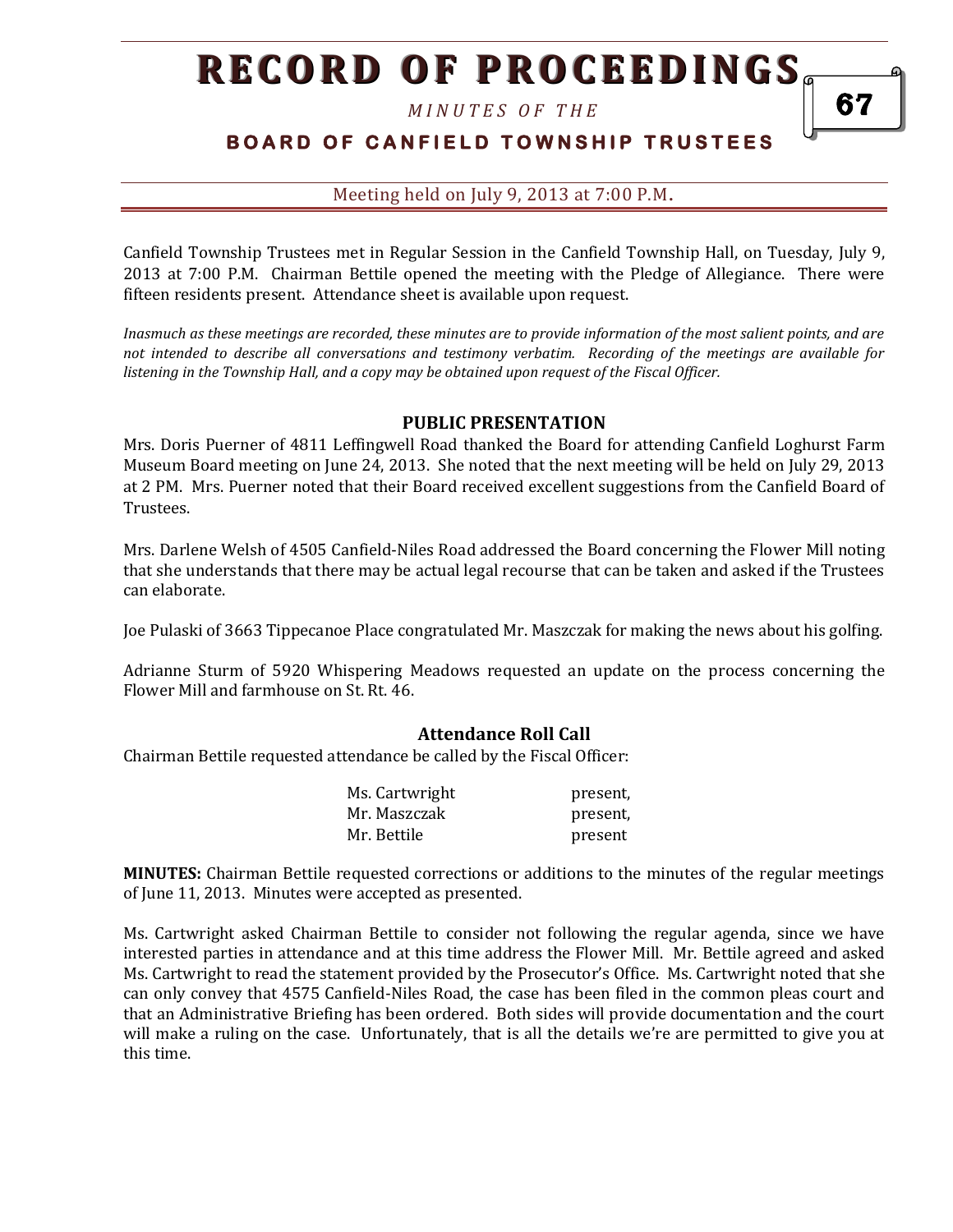*M I N U T E S O F T H E* 

# **BOARD OF CANFIELD TOWNSHIP TRUSTEES**

## Meeting held on July 9, 2013 at 7:00 P.M**.**

As to 4533 Canfield-Niles Road (the farmhouse) we just learned that the Township can get a court order to allow for the structure to be inspected for the structural safety of the house and hopefully that is something that the Trustees will entertain this evening. Several residents were permitted to ask questions and were brought up to date on what actions the Township has taken.

**THE ZONING REPORT:** Chairman Bettile requested questions or comments on the Zoning report. The report was accepted as presented.

**ADMINISTRATOR/ROAD SUPERINTENDENT REPORT:** Chairman Bettile requested questions or comments on the Administrator/Road Superintendent report. Mr. Bettile asked for an update on the basketball court. Mr. Rogers reported having several conversations with the contractor and it appears that everything is done except the backboard. The wrong brackets were received and had to be reordered.

Mr. Maszczak asked if it's possible to add streets to the paving program. Mr. Rogers noted that we will know more after the contract has been awarded. Fiscal Officer noted that a special meeting may be needed once the contract has been awarded to get our financials in order.

Mr. Maszczak noted discussion about Indian Run Phase V on the preventative maintenance that needs to be done in that area to prevent ponding; asking, "What kind of time and equipment are we talking about"? Mr. Rogers explained the process, noting that this will be an ongoing process.

**FISCAL OFFICERS REPORT:** Chairman Bettile called on the Fiscal Officer, Carmen I. Heasley, to present the financials. She reviewed one purchase order, warrants and electronic payments. Ms. Heasley reviewed the Zoning Fund and the need to move funds within the fund.

**Correspondence:** Fiscal Officer reported on a letter from our insurance company asking about the items that need to be added to our policy in respect to the Community Park on Herbert Road. The Board advised as to what should be insured at this time. Fiscal Officer will advise the insurance company.

#### **NEW BUSINESS RESOLUTION 2013-07-09-115 Nuisance Properties**

Mr. Bettile moved to approve under the authority of the ORC 505.87 as pursuant to resolution #2010 - 04-13-98 the following as a nuisance property: 9020 Briarwood Court. The Motion was seconded by Ms. Cartwright. Roll call: Ms. Cartwright, yes; Mr. Maszczak, yes; Mr. Bettile, yes. Motion carried 3 to 0.

#### **RESOLUTION 2013-07-09-116 Parkland Catch Basin**

Ms. Cartwright moved to approve the installation of a catch basin in the parking area for the Township Community Park at a cost not to exceed \$500.00. The work will be performed by the Public Works Department. The Motion was seconded by Mr. Bettile. Roll call: Ms. Cartwright, yes; Mr. Maszczak, yes; Mr. Bettile, yes. Motion carried 3 to 0.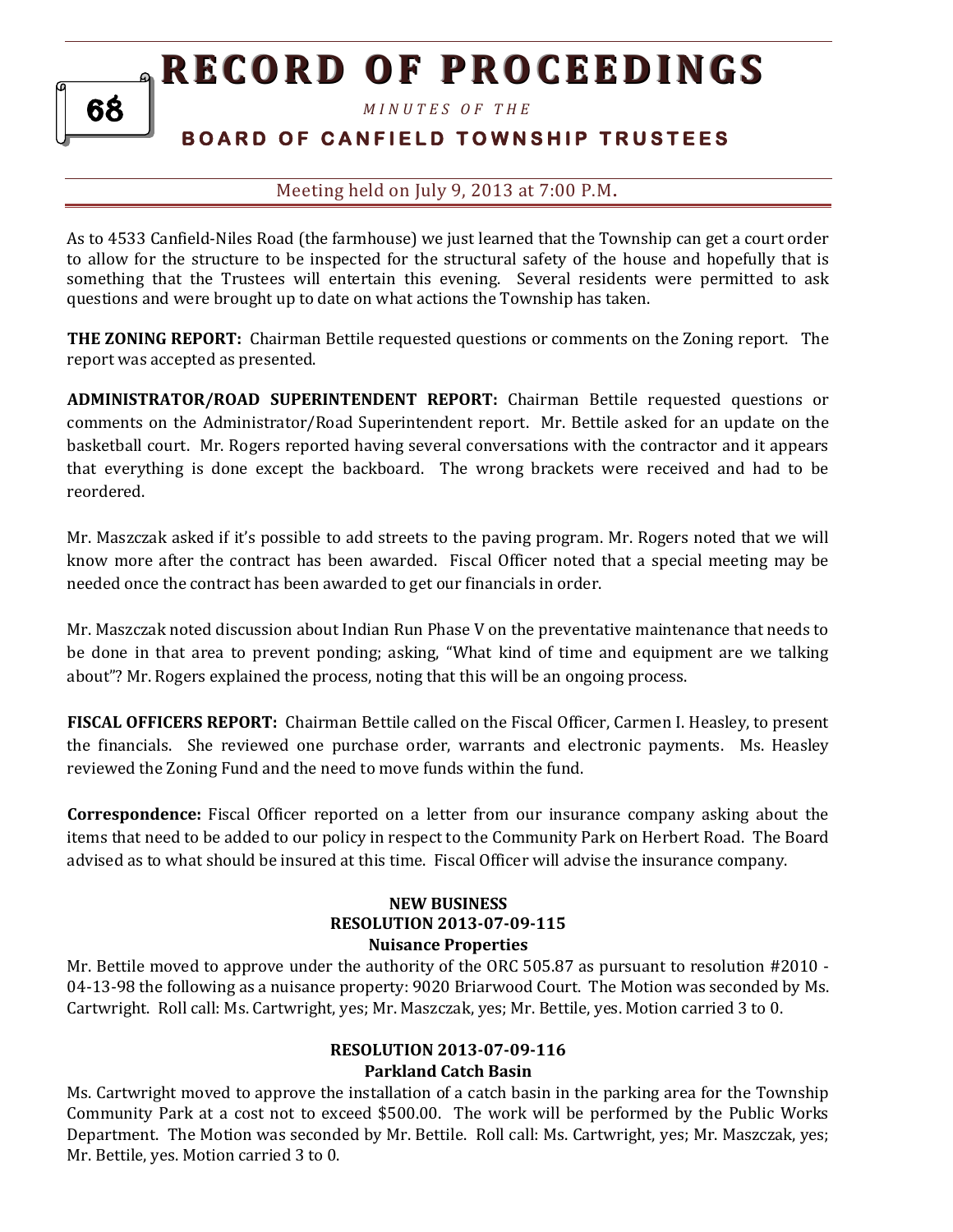*M I N U T E S O F T H E* 

**BOARD OF CANFIELD TOWNSHIP TRUSTEES** 

Meeting held on July 9, 2013 at 7:00 P.M**.**

#### **RESOLUTION 2013-07-09-117 Purchase Order**

Mr. Maszczak moved to approve purchase order PO 44-2013 for the total amount of \$1,056.00 for the purpose of encumbering funds made payable to the Ohio Township Association Risk Management that provides property & liability insurance for the Township. The Motion was seconded by Mr. Bettile. Roll call: Ms. Cartwright, yes; Mr. Maszczak, yes; Mr. Bettile, yes. Motion carried 3 to 0.

## **RESOLUTION 2013-07-09-118**

#### **Warrant Payments**

Mr. Bettile moved to approve Warrants #8872 thru #8940 including electronic payments #140-2013 thru #163-2013 in the grand total of \$107,955.32 as general & payroll obligations of the Township. The Motion was seconded by Ms. Cartwright. Roll call: Ms. Cartwright, yes; Mr. Maszczak, yes; Mr. Bettile, yes. Motion carried 3 to 0.

#### **RESOLUTION 2013-07-09-119 School Resource Officer Agreement**

Ms. Cartwright moved: WHEREAS, Canfield Township desires to enter into an Agreement with the City of Canfield for police protection services for a School Resource Officer to be assigned to the local school district that serves Canfield Township and the City of Canfield for the School Year 2013 – 2014 effective August 1, 2013 through July 1, 2014. The Township shall compensate the City of Canfield in the amount equal to seventy-five percent (75%) of one-half the costs to the City for the performance of its obligations pursuant to the SRO Agreement, which is \$27,420.06, as set forth in the agreement. The Motion was seconded by Mr. Bettile. Discussion: Ms. Cartwright noted meeting with the City officials to discuss the terms and conditions of this agreement. We have received the up dated wage structure that will be attached to this agreement and it will be on file here in our office for anyone to view. It has also been agreed upon that after this agreement is signed that future agreements will be three year agreements instead of yearly. Roll call: Ms. Cartwright, yes; Mr. Maszczak, yes; Mr. Bettile, yes. Motion carried 3 to 0. [Four sets of the agreement were signed during the meeting].

### **RESOLUTION 2013-07-09-120 4533 Canfield-Niles Road Inspection**

Ms. Cartwright moved to instruct the Mahoning County Prosecutor's Office to proceed to get a court order for the structure at 4533 Canfield-Niles Road to be inspected for the structural safety of the house. The Motion was seconded by Mr. Bettile. Roll call: Ms. Cartwright, yes; Mr. Maszczak, yes; Mr. Bettile, yes. Motion carried 3 to 0.

## **RESOLUTION 2013-07-09-121 Inter-fund Transfer within the Zoning Fund**

Ms. Cartwright moved to approve within fund transfer from line #2181-130-599-0000 (Other Expenses) of \$3,000.00 divided as follows: to the Accounting & Legal Fees line #2181-130-311-0000 - \$1,000.00, to the Advertising line #2181-130-345-0000 - \$1,000.00 and \$1,000.00 to Operating Supplies line